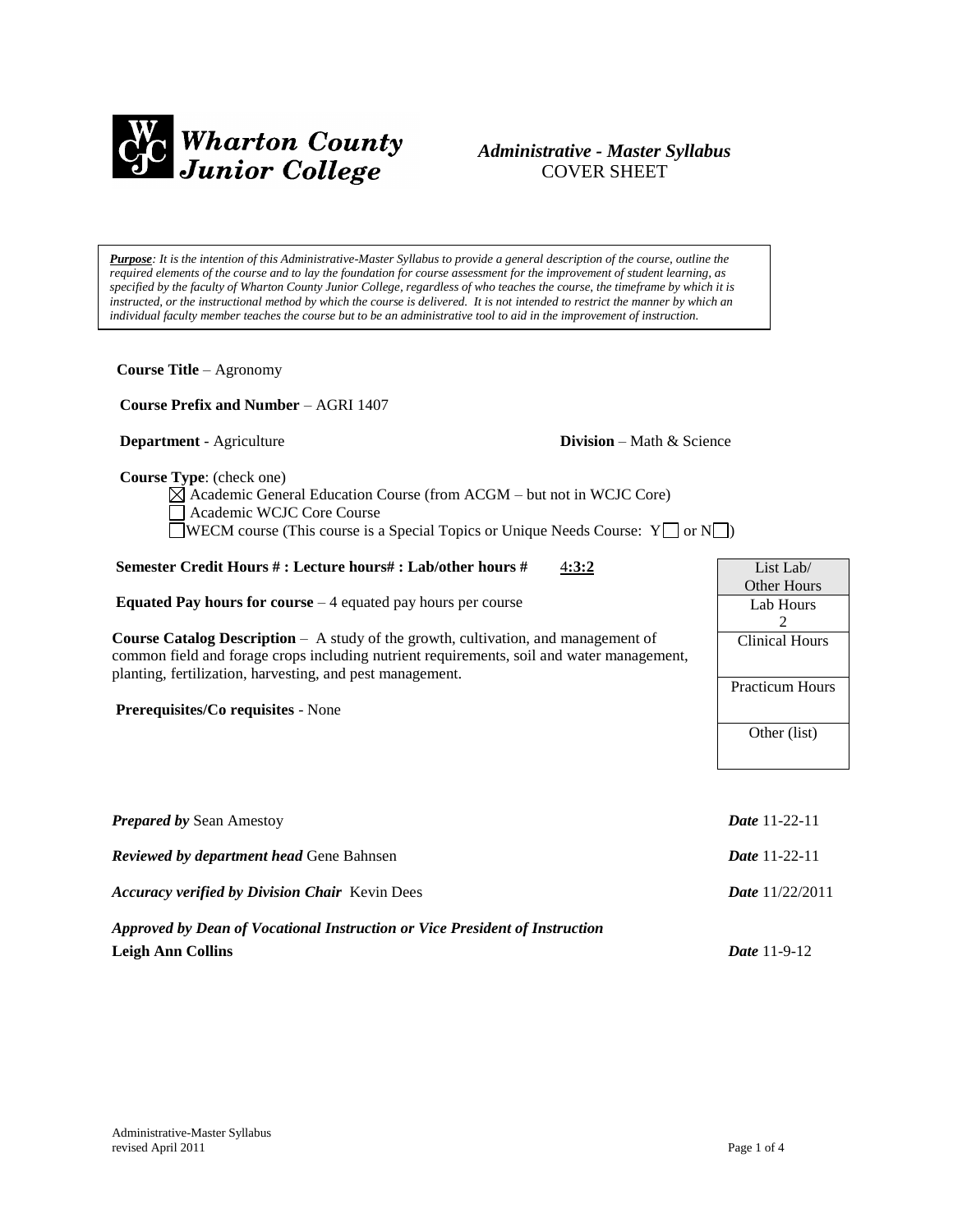

**I. Topical Outline** – Each offering of this course must include the following topics (be sure to include information regarding lab, practicum, clinical or other non-lecture instruction):

Lecture:

| <b>Topical Outline</b>                             | Dedicated Instructional Time |
|----------------------------------------------------|------------------------------|
| Introduction, definition of agronomy               | One week                     |
| Significance of crops worldwide                    |                              |
| Agronomic classification of crops                  |                              |
| History of agriculture                             | One week                     |
| Factors affecting crop production: climate,        |                              |
| Soil, economics                                    | Three weeks                  |
| Soil Separates & Textures                          | Two weeks                    |
| Soil Density & Structure                           | One week                     |
| Soil Color                                         | One week                     |
| Soil Moisture                                      | One week                     |
| Water Movement and Penetration in Soils            | One week                     |
| Local Crops: Corn, Sorghum, Rice, Cotton, Soybean  |                              |
| Cultural practices – seedbed preparation, planting |                              |
| Time and date, inoculation, fertilizer, varieties, |                              |
| Herbicides, insects, diseases, harvesting, storage | <b>Five Weeks</b>            |
| Suggested Laboratory experiences:                  |                              |
| <b>Land Measurement</b>                            |                              |
| Soil Sampling and Testing                          |                              |
| Germination                                        | Four weeks                   |
| Field trip to the cotton gin                       |                              |
| Sprayer calibration                                |                              |
| Field trip to grain elevator                       |                              |
| Field trip to USDA offices                         |                              |
| Field trip to irrigation systems                   |                              |
| Fertilizer application – calculations              | Three weeks                  |

## **II. Course Learning Outcomes**

| <b>Course Learning Outcome</b>                                                                                            | <b>Method of Assessment</b>                                        |
|---------------------------------------------------------------------------------------------------------------------------|--------------------------------------------------------------------|
| Students will:<br>Explain and define the principle of agronomy.<br>Understand and discuss the significance of crops<br>2. | Lecture, exams, and assignments<br>Lecture, exams, and assignments |
| worldwide<br>Compare and contrast the different agronomic<br>3.                                                           | Lecture, exams, and assignments<br>3.                              |
| classifications as well as special purpose crops<br>Calculate acreage and area to determine resources<br>4.               | Laboratory assignments<br>4.                                       |
| necessary in crop production such as planting,<br>fertilizing, and chemical applications                                  | Lecture, and exams                                                 |
|                                                                                                                           |                                                                    |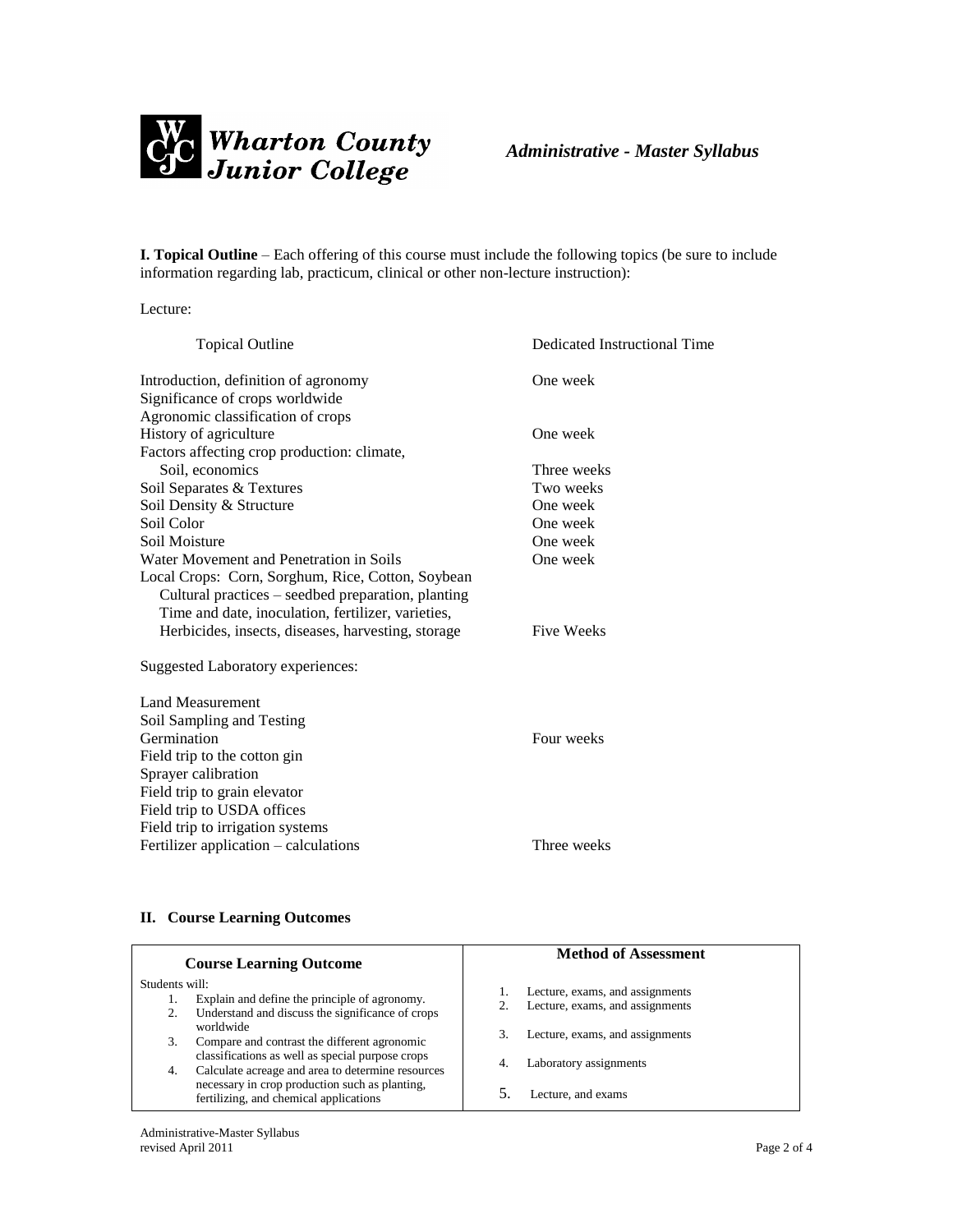| 5.  | Discuss the history of agriculture including reasons         |     |                                                  |
|-----|--------------------------------------------------------------|-----|--------------------------------------------------|
|     | for the increased efficiency of the American                 |     |                                                  |
|     | farmer, the variations in producing and selling              |     |                                                  |
|     | costs, as well as distribution aspects                       |     |                                                  |
| 6.  | Identify climatic differences and their relationship         | 6.  | Lecture, exams, and laboratory assignments       |
|     | to crop production, including: annual rainfall,              |     |                                                  |
|     | frequency of rain, infiltration of various rainfall          |     |                                                  |
|     | amounts, humidity, temperature, and the length of            |     |                                                  |
|     | the growing season                                           |     |                                                  |
| 7.  | Compare and contrast soils regarding their                   | 7.  | Lecture, and exams                               |
|     | differences in classification, texture, structure,           |     |                                                  |
|     | color, tilth, topography and slope, and inhibitory           |     |                                                  |
|     | factors. Afterward, be able to analyze and evaluate          |     |                                                  |
|     | their relationship to various crops                          |     |                                                  |
| 8.  | Examine and evaluate the economics of crop                   | 8.  | Lecture, exams, and laboratory assignments       |
|     | production regarding inputs, both fixed and                  |     |                                                  |
|     | variable, budgets, and marketing factors                     | 9.  | Lecture, and exams                               |
| 9.  | Predict crop growth and production through                   |     |                                                  |
|     | extensive knowledge of germination rates of<br>various crops |     |                                                  |
| 10. | Analyze and evaluate seed quality including the              |     | 10. Lecture, exams, and laboratory exercises and |
|     | classes of seeds: breeders, foundation, registered,          |     | assignment                                       |
|     | and certified                                                |     |                                                  |
|     | 11. Understand and be able to demonstrate the                | 11. | Lecture, exams, and laboratory assignments       |
|     | importance of proper seed depth                              |     |                                                  |
|     | 12. Identify, compare and contrast the types of root         |     | 12. Lecture, and exams                           |
|     | systems of plants such as primary, secondary,                |     |                                                  |
|     | adventitious, and specialized                                |     |                                                  |
| 13. | Indicate knowledge of crop improvement including             |     | 13. Lecture, exams, and laboratory assignments   |
|     | objectives in crop breeding and methods of crop              |     |                                                  |
|     | improvement such as introduction, selection, and             |     |                                                  |
|     | hybridization                                                |     |                                                  |
|     | 14. Identify and discuss the major crops grown in the        | 14. | Lecture, exams, and laboratory exercises         |
|     | Coastal Bend area                                            |     |                                                  |
| 15. | Discuss the history of corn in the gulf coast area,          | 15. | Lecture, and exams                               |
|     | including its origin and adaptation to the area and          |     |                                                  |
|     | its relationship to the climate of this area                 | 16. |                                                  |
| 16. | Identify the different corn groups such as Dent,             |     | Lecture, exams, and laboratory exercises         |
|     | Flint, Flour, Popcorn, Sweet corn, Waxy, and Pod             |     |                                                  |
|     | and their importance to the gulf coast area                  |     |                                                  |
|     |                                                              |     |                                                  |
|     |                                                              |     |                                                  |

#### **III. Required Text(s), Optional Text(s) and/or Materials to be Supplied by Student.**

Principles of Crop Production: Theory, Techniques, and Technology, Second Edition. 2005. George Acquaah. Pearson/Prentice-Hall, Inc., Upper Saddle River, NJ 07458. ISBN 0-13-114556-8 (required)

## (Or)

Principles of Field Crop Production, Fourth Edition. 2006. J.H. martin, R.P. Waldren and D.L. Stamp. Pearson Education, Inc., Upper Saddle River, NJ 07458 ISBN 0-13-025967-5 (required)

#### **IV. Suggested Course Maximum** - 24

#### **V. List any specific spatial or physical requirements beyond a typical classroom required to teach the course**.

The lecture room also should include sufficient dry erase (or chalk) board for notes and illustrations, a computer with internet access and overhead computer projector (for instructor's use) and a traditional overhead projector.

Laboratory classroom required.